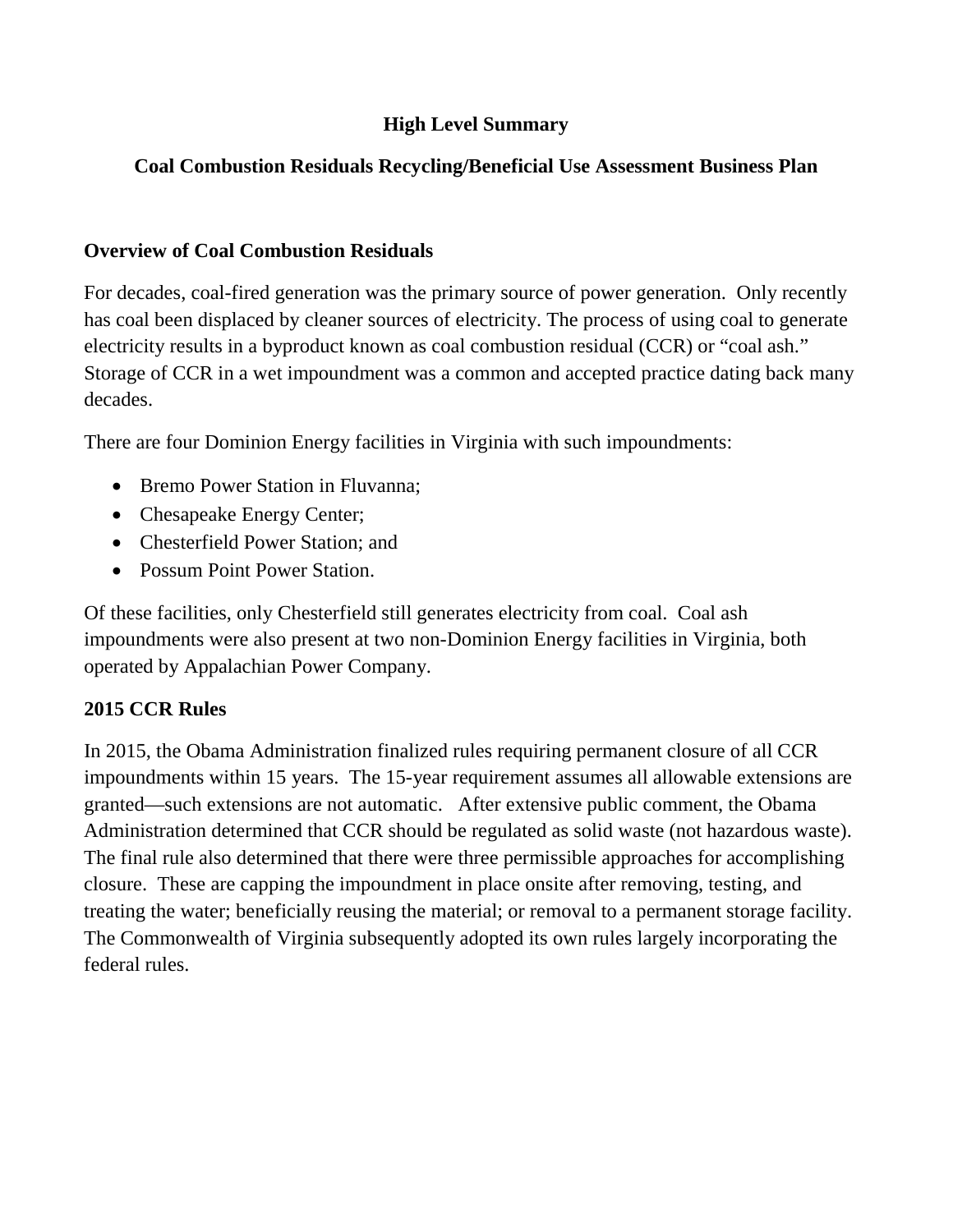### **Virginia General Assembly Action**

During the 2017 General Assembly, a Governor's amendment was accepted that placed a oneyear moratorium on issuance of closure permits for any coal ash impoundment in the Chesapeake Bay watershed (in effect for Dominion Energy facilities). Closure of CCR impoundments in Western Virginia was allowed to proceed. The legislation also required a report on the costs of closure options. This report was completed in December 2017.

The 2018 General Assembly enacted follow-up legislation that allowed closure to proceed for former impoundments where all of the CCR material had been removed but continued the moratorium for other impoundments. The legislation also required a request for proposal (RFP) process and preparation of a business plan for beneficial reuse ("recycling"), which accompanies this summary.

### **2018 RFP and Business Plan Process**

As required by the 2018 legislation, Dominion Energy conducted a RFP process for throughout the summer. The extensive process included informational meetings, pre-bid meetings, and site visits**.** Bidders were asked to recycle as much as possible in 15-year timeline, to comply with federal and state regulations.

The process culminated in complete bids for recycling into encapsulated beneficial uses from four bidders.

In preparing this business plan, Dominion Energy analyzed these bids. Hybrid approaches were also evaluated.

The proposals estimate that, of the 27.3 million cubic yards of ash available, about 45% of the ash (12.5 M cubic yards) can be recycled in the 15-year timeframe.

It should be noted that the two-year delay necessitated by state action did not change the federal compliance timeline nor can subsequent state action do so. Accordingly, the time for delay has run out. The 2019 General Assembly will have the options of either setting a new policy or allowing compliance with existing federal and state law and regulation to move forward. Further delay is not a practicable option.

### **Range of Potential Recycling Costs**

All permissible approaches to closure of the coal ash impoundments in Dominion Energy's Virginia service territory have significant costs. In moving forward, Dominion Energy is focused on ensuring the best value for customers while fully complying with the federal and state regulations designed to protect the environment and public health.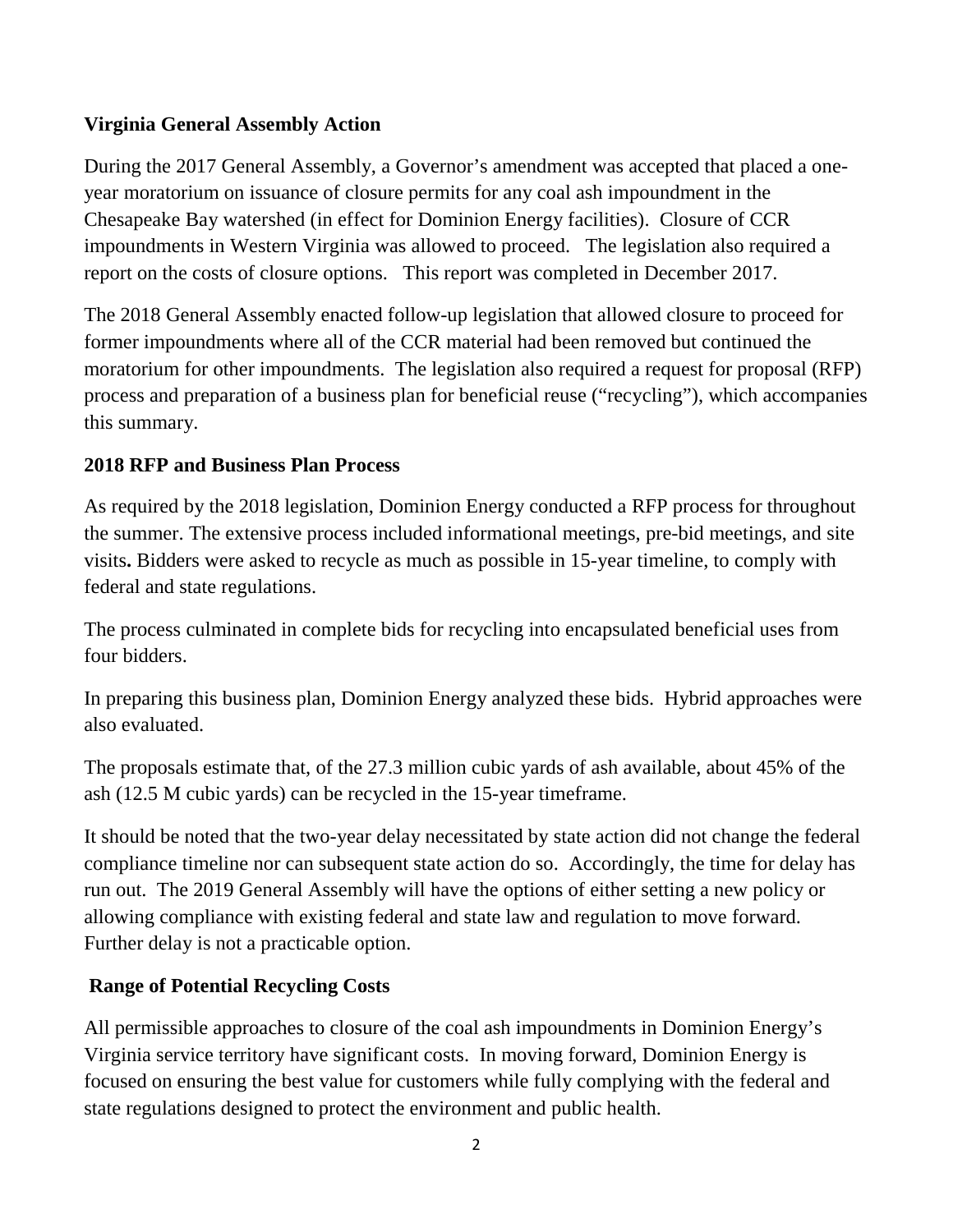Bidders on the beneficial reuse RFP were asked to provide bids for proven encapsulated reuses. This is the preferred approach contemplated by the rules and by the 2018 legislation. Encapsulated reuse means the ash is bound in a solid form to ensure the reuse protects the environment. The range of costs for encapsulated beneficial reuse are shown in Table 1. Costs shown are net costs after any anticipated revenues identified by the bidders.

The costs range from \$2.773 billion to \$3.358 billion if materials from all four sites are recycled by awarding all of the work to one company. These offers would recycle around 45 percent of the ash over the 15-year timeframe.

If multiple bidders were to be selected, the costs range from \$2.345 billion to \$5.642 billion if material at all four sites were to be recycled by multiple bidders to the maximum extent feasible within the required timeframe.

In both cases, these costs include some project management and certain overhead costs, but such costs are not necessarily fully accounted for.

#### **Table 1**

| <b>Site</b>         | <b>CCR Volume in</b><br>cubic yards | <b>Cost Range—</b><br>(excluding project<br>management costs,<br>$O&M$ , etc.) | <b>Cost Range—</b><br>(including project<br>management costs,<br>$O&M$ , etc.) |
|---------------------|-------------------------------------|--------------------------------------------------------------------------------|--------------------------------------------------------------------------------|
| <b>Bremo</b>        | 6.2 million cubic<br>yards          | \$277-\$934 million                                                            | $$375$ million -<br>$$1.203$ billion                                           |
| Chesapeake          | 2.185 million cubic<br>yards        | \$193-\$449 million                                                            | $$269 - $592$ million                                                          |
| Chesterfield        | 14.9 million cubic<br>yards         | \$1.072 billion to<br>$$2.264$ billion                                         | $$1.403 - $2.905$<br>billion                                                   |
| <b>Possum Point</b> | 4 million cubic yards               | \$216 million to $$727$<br>million                                             | $$298 - $942$ million                                                          |
| Total for all 4     | 27.285 million cubic<br>yards       | $$1.758$ billion to<br>\$4.374 billion                                         | $$2.345 - $5.642$<br>billion <sup>**</sup>                                     |

### **Range of Costs by Site for Beneficial Reuse**

\*\*Excludes projected spend of \$458 million through the second quarter of 2019 for costs that will be incurred at the facilities regardless of how they are closed such as water treatment.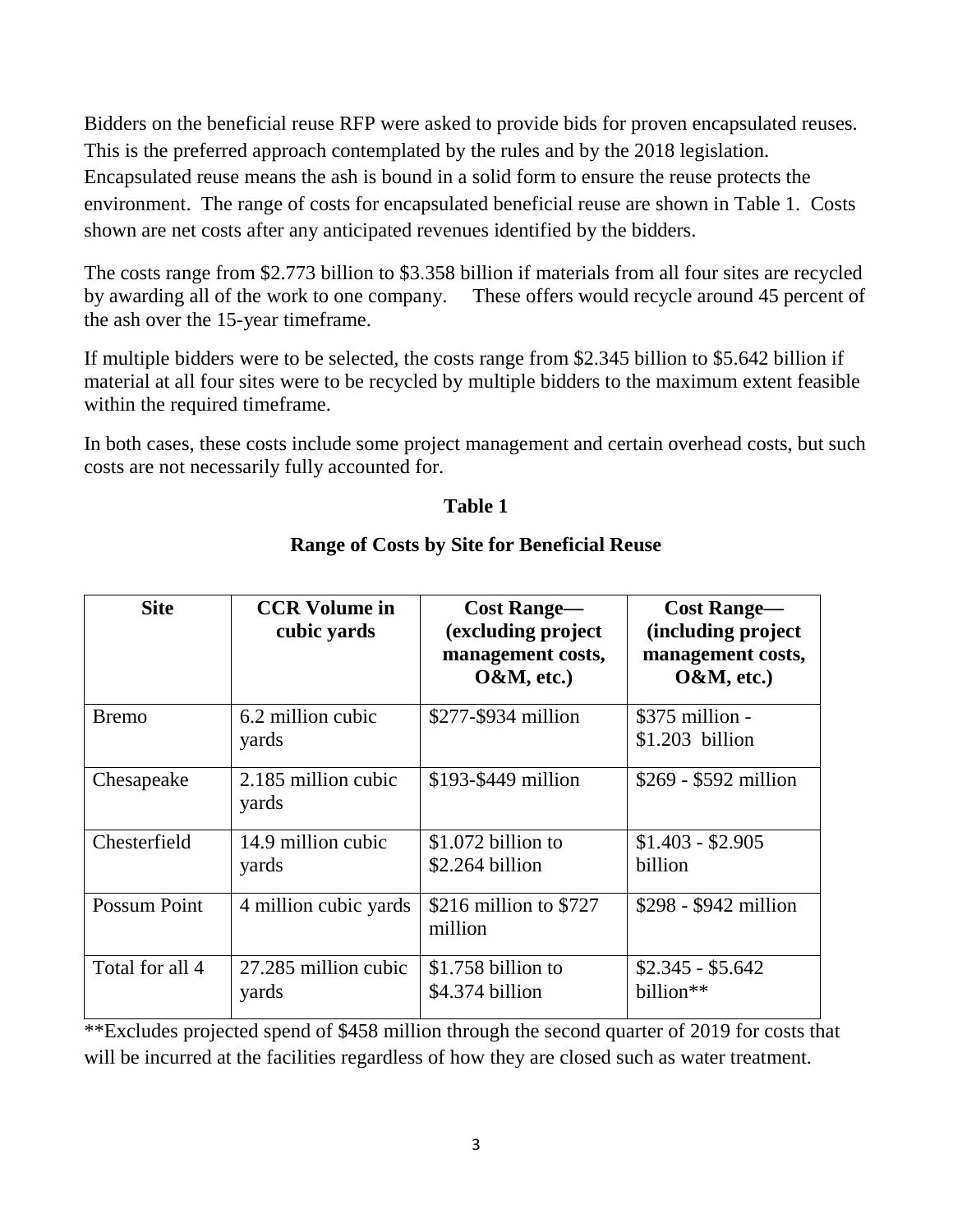## **Traffic Effects**

The report examined both trucking and rail to transport material for beneficial reuse. Trucking is the lower cost option of the two. Rail transport requires additional handling (among other reasons for the higher cost). The bids received resulted in the following traffic estimates (Table 2).

| <b>Facility</b>     | <b>Truck Trips Per Day</b> | <b>Duration</b> |
|---------------------|----------------------------|-----------------|
|                     |                            |                 |
| <b>Bremo</b>        | 124 to 161                 | 10 to 11 years  |
|                     |                            |                 |
| Chesapeake          | 65 to 143                  | 5 to 11 years   |
|                     |                            |                 |
| Chesterfield        | 278 to 300                 | 15 years        |
|                     |                            |                 |
| <b>Possum Point</b> | 105 to 114                 | 7 to 11 years   |

**Table 2 Estimated Truck Traffic for Beneficial Reuse Approaches by Site**

# **Hybrid Approaches**

As was noted during the joint subcommittee's most recent meeting, most utilities in the Eastern United States are pursuing a hybrid approach. A hybrid approach means more than one strategy is used to complete closure of CCR impoundments. It should be emphasized that many if not most of these projects are still in the conceptual stage.

Examples of hybrid approaches that could be considered across sites in Virginia include but are not limited to an enhanced cap and closure plan (such as closure and construction of slurry walls) or a combination of recycling and landfilling. The same approach may well not make sense at all four sites.

### **Next Steps**

During the 2019 General Assembly, Dominion Energy stands ready to provide any analysis necessary for policy makers to determine whether to implement a new policy or to allow the regulatory process to proceed. However, deadlines for compliance with various provisions of the rule are approaching. Any further delay will make meeting the required timelines and other obligations in the rule increasingly more difficult. Delay will also make recycling proportionally less feasible.